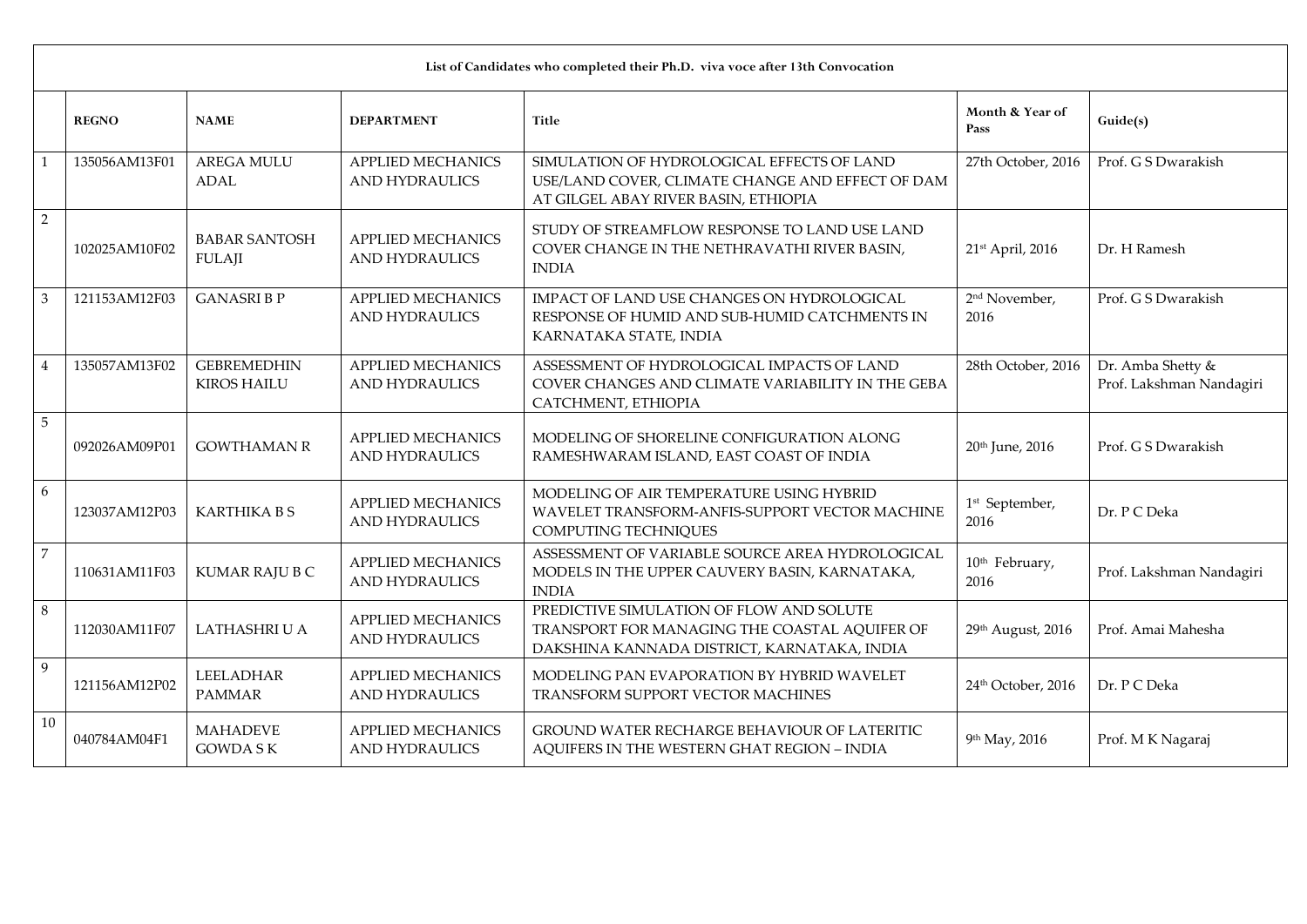| 11     | 121157AM12F05 | <b>SANJEEV GADAD</b>                | <b>APPLIED MECHANICS</b><br><b>AND HYDRAULICS</b> | SHORT-TERM OFFSHORE WIND SPEED FORECASTING USING<br>BUOY OBSERVATIONS AND REGIONAL SCALE WIND<br>RESOURCE ASSESSMENT BASED ON SCATTEROMETER DATA | 26 <sup>th</sup> September,<br>2016 | Dr. P C Deka                                                 |
|--------|---------------|-------------------------------------|---------------------------------------------------|--------------------------------------------------------------------------------------------------------------------------------------------------|-------------------------------------|--------------------------------------------------------------|
| $12\,$ | 081034AM08P03 | SHUSHMA SHASHI<br>B                 | <b>APPLIED MECHANICS</b><br><b>AND HYDRAULICS</b> | RS AND GIS TOOLS TO SUPPORT CONSERVATION AND<br>SUSTAINABLE MANAGEMENT OF SACRED GROVES IN<br>KODAGU DISTRICT                                    | 24 <sup>th</sup> December,<br>2015  | Prof. G S Dwarakish &                                        |
| 13     | 123016CH12F05 | <b>JAYA MARY JACOB</b>              | CHEMICAL<br><b>ENGINEERING</b>                    | BIOSYNTHESIS OF LEAD SELENIDE (PbSe) SEMICONDUCTOR<br><b>QUANTUM PARTICLES IN MARINE FUNGUS</b>                                                  | $1st$ June, 2016                    | Dr. Raj Mohan B                                              |
| 14     | 121163CY12F01 | <b>DICKSON D BABU</b>               | <b>CHEMISTRY</b>                                  | DESIGN AND DEVELOPMENT OF NEW INDOLE BASED<br>SENSITIZERS FOR DYE-SENSITIZED SOLAR CELLS                                                         | 3rd June, 2016                      | Prof. A Vasudeva Adhikari                                    |
| 15     | 123004CY12F06 | <b>JURUPULA</b><br><b>RAMPRASAD</b> | <b>CHEMISTRY</b>                                  | SYNTHESIS, CHARACTERIZATION AND STUDIES ON<br>ANTITUBERCULAR ACTIVITY OF SOME 1,3,4-THIADIAZOLE<br><b>BASED MOLECULES</b>                        | 27 <sup>th</sup> June, 2016         | Dr. Udaya Kumar D                                            |
| 16     | 121164CY12F02 | KSHAMA SHETTY S                     | <b>CHEMISTRY</b>                                  | STUDIES ON SOME IONIC LIQUIDS AS CORROSION<br>INHIBITORS ON 6061 Al-15 VOL. PCT. SiC(P) COMPOSITE IN<br><b>ACIDIC MEDIA</b>                      | 18 <sup>th</sup> March, 2016        | Dr. A Nityananda Shetty                                      |
| 17     | 121165CY12F03 | NAGABHUSHANA                        | <b>CHEMISTRY</b>                                  | SYNTHESIS, CHARACTERIZATION AND ANTITUBERCULAR<br>STUDIES OF SOME PYRAZOLE BASED MOLECULES                                                       | 24 <sup>th</sup> June, 2016         | Dr. Udaya Kumar D                                            |
| 18     | 121167CY12F05 | <b>VALEEN RASHMI</b><br>PEREIRA     | <b>CHEMISTRY</b>                                  | PREPARATION AND CHARACTERIZATION OF POLYANILINE<br>AND TiO2 BASED NANOCOMPOSITE MEMBRANES FOR<br><b>WATER PURIFICATION</b>                       | 31st August, 2016                   | Dr. Arun Isloor M                                            |
| 19     | 121171CV12F05 | <b>BHAVANA PATEL S</b><br>S         | <b>CIVIL ENGINEERING</b>                          | MESHFREE TECHNIQUE WITH ADAPTIVE REFINEMENT<br>STRATEGY FOR CRACK PROPAGATION ANALYSIS                                                           | 6th May, 2016                       | Prof. K S Babu Narayan &<br>Prof. Katta Venkataramana        |
| 20     | 110645CV11F02 | <b>GOUTHAM</b><br>SARANG            | <b>CIVIL ENGINEERING</b>                          | EXPERIMENTAL INVESTIGATION OF STONE MATRIX<br><b>ASPHALT MIXTURES</b>                                                                            | 3rd June, 2016                      | Prof. A U Ravi Shankar                                       |
| 21     | 082010CV08P03 | K V VIJAYENDRA                      | <b>CIVIL ENGINEERING</b>                          | SEISMIC SITE RESPONSE OF 1-D INHOMOGENEOUS GROUND<br>WITH CONTINUOUS VARIATION OF SOIL PROPERTIES                                                | 11 <sup>th</sup> February,<br>2016  | Prof. Sitaram Nayak and<br>Prof. S K Prasad, SJCE,<br>Mysore |
| 22     | 112012CV11F09 | LEKHA B M                           | <b>CIVIL ENGINEERING</b>                          | PERFORMANCE STUDIES ON PAVEMENTS USING<br>CHEMICALLY STABILIZED SOILS                                                                            | 27 <sup>th</sup> January, 2016      | Prof. A U Ravishankar                                        |
| 23     | 121172CV12F03 | <b>NITENDRA</b><br><b>PALANKAR</b>  | <b>CIVIL ENGINEERING</b>                          | PERFORMANCE OF ALKALI ACTIVATED CONCRETE MIXES<br>WITH STEEL SLAG AS COARSE AGGREGATE FOR RIGID<br><b>PAVEMENTS</b>                              | 4 <sup>th</sup> July, 2016          | Prof. A U Ravi Shankar                                       |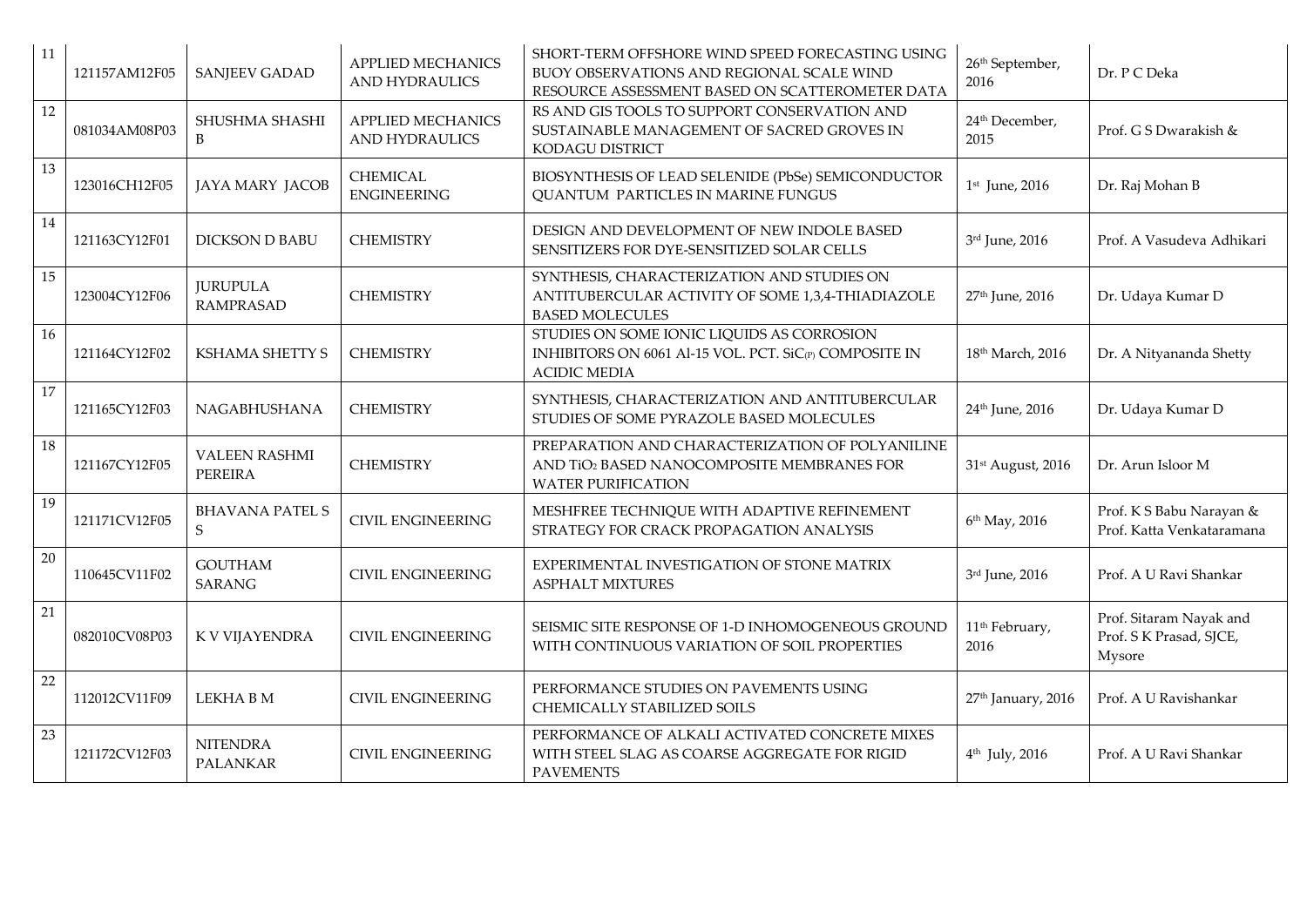| 24 | 112019CV11P03 | <b>PREMANAND</b><br><b>SHENOY</b>    | <b>CIVIL ENGINEERING</b>                                          | OPTIMUM MATERIAL DISPOSITION IN 2D IN-PLANE<br>BENDING PROBLEMS- NODES IN MOTION STRATEGY                                          | 15th April, 2016                    | Dr. K. S. Babu Narayan &<br>Dr. Katta Venkataramana |
|----|---------------|--------------------------------------|-------------------------------------------------------------------|------------------------------------------------------------------------------------------------------------------------------------|-------------------------------------|-----------------------------------------------------|
| 25 | 110649CV11F01 | RAVI KUMAR C M                       | <b>CIVIL ENGINEERING</b>                                          | FRAGILITY ESTIMATES FOR RC BUILDINGS                                                                                               | 5 <sup>th</sup> August, 2016        | Prof. K S Babu Narayan &<br>Prof. D V Reddy         |
| 26 | 102024CV10F05 | SANTHOSH M<br><b>MALKAPUR</b>        | <b>CIVIL ENGINEERING</b>                                          | STUDIES ON PERFORMANCE CHARACTERISTICS OF<br>HYDROGEN LOADED CONCRETE MIXES                                                        | 28 <sup>th</sup> March, 2016        | Dr. M C Narasimhan                                  |
| 27 | 090693CO09P01 | <b>RAGHAVENDRA</b><br><b>ACHARI</b>  | <b>COMPUTER SCIENCE</b><br>AND ENGINEERING                        | APPLICATION AWARE VIRTUAL MACHINE PROVISIONING<br><b>IN CLOUD</b>                                                                  | $4th$ July, 2016                    | Dr. P Santhi Thilagam                               |
| 28 | 100532EE10F01 | <b>ANSAL V</b>                       | <b>ELECTRICAL AND</b><br><b>ELECTRONICS</b><br><b>ENGINEERING</b> | DYNAMIC VOLTAGE RESTORER BASED ON HIGH<br>FREQUENCY LINK DIRECT AC-AC CONVERTER                                                    | 24th October, 2016                  | Dr. P Parthiban                                     |
| 29 | 100528EE10P01 | <b>JAYALAKSHMINS</b>                 | <b>ELECTRICAL AND</b><br><b>ELECTRONICS</b><br><b>ENGINEERING</b> | MODELING AND PERFORMANCE ANALYSIS OF MICROGRID<br>WITH WIND AND PHOTOVOLTAIC BASED DISTRIBUTED<br><b>GENERATION SYSTEMS</b>        | 11 <sup>th</sup> December,<br>2015  | Dr. Dattatraya N Gaonkar                            |
| 30 | 100529EE10F03 | <b>SANTHOSHA</b><br><b>KUMAR A</b>   | <b>ELECTRICAL AND</b><br><b>ELECTRONICS</b><br><b>ENGINEERING</b> | MODELING AND PERFORMANCE ANALYSIS OF MICROGRID<br>WITH FUEL CELL AND WIND BASED DISTRIBUTED<br><b>GENERATION SYSTEMS</b>           | 16 <sup>th</sup> September,<br>2016 | Dr. Dattatraya N Gaonkar                            |
| 31 | 123042EE12F07 | SANTOSHKUMAR                         | <b>ELECTRICAL AND</b><br><b>ELECTRONICS</b><br><b>ENGINEERING</b> | PERFORMANCE INVESTIGATION OF APPLICABLE WIRELESS<br>COMMUNICATION PROTOCOLS FOR VEHICLE-TO-GRID<br>(V2G) IN SMART GRID ENVIRONMENT | 25 <sup>th</sup> June, 2016         | Prof. Udaykumar R Y                                 |
| 32 | 110654EE11F02 | SARAVANAKUMAR<br>R                   | <b>ELECTRICAL AND</b><br><b>ELECTRONICS</b><br><b>ENGINEERING</b> | DESIGN OF NONLINEAR CONTROLLERS FOR VARIABLE<br>SPEED VARIABLE PITCH WIND TURBINE                                                  | 4 <sup>th</sup> March, 2016         | Dr. Debashisha Jena                                 |
| 33 | 090692IT09P02 | <b>BEERAPPA RAMA</b><br>CHANDAVARKAR | <b>INFORMATION</b><br><b>TECHNOLOGY</b>                           | OPTIMIZING VERTICAL HANDOVER DECISION MAKING IN<br>HETEROGENEOUS WIRELESS NETWORKS                                                 | 27th August, 2016                   | Prof. G Ram Mohana Reddy                            |
| 34 | 110653IT11P02 | SOWMYA KAMATH<br>S                   | <b>INFORMATION</b><br>TECHNOLOGY                                  | DWDS - A SCALABLE, CONTEXT-AWARE FRAMEWORK FOR<br>DISTRIBUTED WEB SERVICE DISCOVERY USING SEMANTICS                                | 20 <sup>th</sup> June, 2016         | Prof. Ananthanarayana V S                           |
| 35 | 100473MA10F01 | <b>MUNI</b><br>VENKATESWARLU<br>K    | MATHEMATICAL AND<br>COMPUTATIONAL<br><b>SCIENCES</b>              | ENERGY-EFFICIENT CLUSTERING ALGORITHMS FOR EDGE-<br>BASED WIRELESS SENSOR NETWORKS                                                 | 15 <sup>th</sup> February,<br>2016  | Prof. A Kandasamy and<br>Prof. K Chandrasekaran     |
| 36 | 135007MA13F03 | <b>SHUBHAVS</b>                      | MATHEMATICAL AND<br><b>COMPUTATIONAL</b><br><b>SCIENCES</b>       | ON THE IMPLEMENTATION OF REGULARIZATION<br>METHODS FOR NON-LINEAR ILL-POSED OPERATOR<br><b>EQUATIONS</b>                           | 09 <sup>th</sup> September,<br>2016 | Prof. Santhosh George &<br>Dr. Jidesh P             |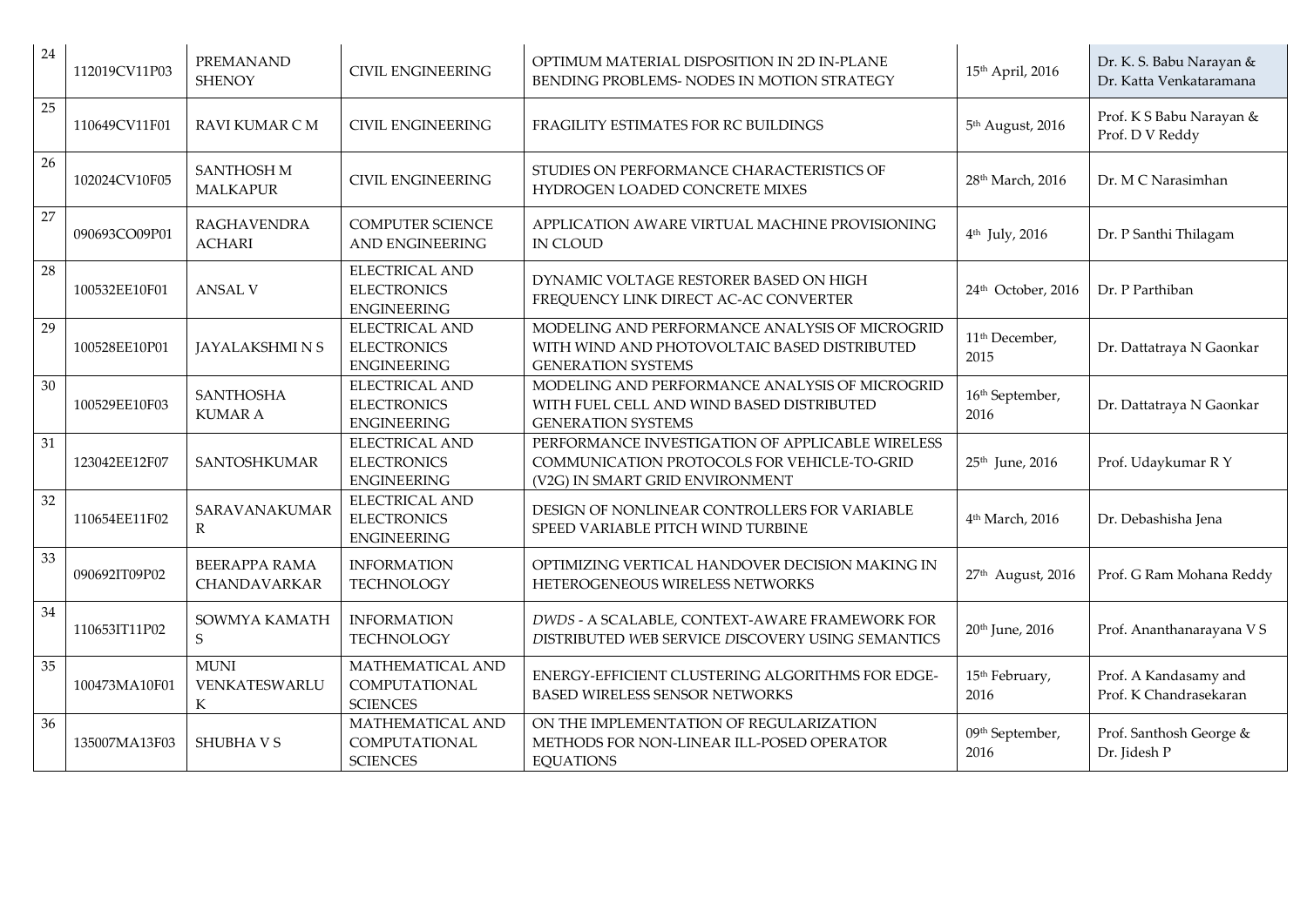| 37 | 138029ME13F13 | <b>BHARATH KUMAR</b><br><b>BR</b>                    | <b>MECHANICAL</b><br><b>ENGINEERING</b>                     | EXPERIMENTAL INVESTIGATION OF CENOSPHERE<br>REINFORCED HDPE SYNTACTIC FOAM COMPOSITE                                                                                          | 29 <sup>th</sup> September,<br>2016 | Dr. Mrityunjay Doddamani                                        |
|----|---------------|------------------------------------------------------|-------------------------------------------------------------|-------------------------------------------------------------------------------------------------------------------------------------------------------------------------------|-------------------------------------|-----------------------------------------------------------------|
| 38 | 123045ME12F09 | <b>GANGADHAR N</b>                                   | MECHANICAL<br><b>ENGINEERING</b>                            | FAULT DIAGNOSIS OF SINGLE POINT CUTTING TOOL<br>THROUGH ONLINE AND OFFLINE MONITORING<br><b>TECHNIQUES</b>                                                                    | 11 <sup>th</sup> July, 2016         | Prof. Narendranath S. &<br>Dr. Hemantha Kumar                   |
| 39 | 135021ME13F04 | <b>HEMANTH K</b>                                     | <b>MECHANICAL</b><br><b>ENGINEERING</b>                     | DYNAMIC ANALYSIS OF MAGNETORHEOLOGICAL (MR)<br>FLUID BASED SEMIACTIVE SUSPENSION SYSTEM FOR<br>VEHICULAR APPLICATION USING NON-PARAMETRIC<br><b>APPROACH</b>                  | 17th October, 2016                  | Dr. Hemantha Kumar and<br>Prof. K V Gangadharan                 |
| 40 | 100535ME10P03 | <b>METAN</b><br><b>SHRINIWAS</b><br>SIDRAMAPPA       | MECHANICAL<br><b>ENGINEERING</b>                            | ANALYSIS OF SHOULDER AND KNEE JOINT MUSCLES USING<br>DEVELOPED CPM MACHINE AND FINITE ELEMENT<br><b>METHOD</b>                                                                | 19th August, 2016                   | Prof. G C Mohan Kumar &<br>Prof. Prasad Krishna                 |
| 41 | 100538ME10F04 | RAGHAVENDRA<br><b>JOSHI</b>                          | MECHANICAL<br><b>ENGINEERING</b>                            | STUDIES ON GIANT MAGNETOSTRICTIVE ACTUATOR FOR<br><b>DISC BRAKE APPLICATION</b>                                                                                               | 18th March, 2016                    | Dr. Ravikiran Kadoli                                            |
| 42 | 092034ME09P11 | <b>REVANAKAR</b><br><b>GOUTAM</b><br><b>DEVARAYA</b> | MECHANICAL<br><b>ENGINEERING</b>                            | EXPERIMENTAL INVESTIGATION ON THE EFFECTS OF<br>BURNISHING PROCESS FOR TURNED TITANIUM ALLOY (Ti-<br>6Al-4V)                                                                  | 25 <sup>th</sup> January, 2016      | Prof. Shrikantha S Rao                                          |
| 43 | 110669ME11F05 | S SABOOR                                             | MECHANICAL<br><b>ENGINEERING</b>                            | EXPERIMENTAL AND THEORETICAL STUDIES OF GREEN<br>ENERGY BUILDING USING VARIOUS BUILDING MATERIALS<br><b>AND ORIENTATION</b>                                                   | 15 <sup>th</sup> October, 2016      | Prof. T P Ashok Babu                                            |
| 44 | 100770ME10F09 | <b>SATEESH N H</b>                                   | MECHANICAL<br><b>ENGINEERING</b>                            | PROCESSING AND CHARACTERIZATION OF INCONEL 625-<br>SiC METAL MATRIX COMPOSITES BY DIRECT METAL LASER<br><b>SINTERING</b>                                                      | 22 <sup>nd</sup> January, 2016      | Prof. G C Mohan Kumar &<br>Prof. Prasad Krishna                 |
| 45 | 110674MT11F01 | <b>AKSHATA G PATIL</b>                               | METALLURGICAL AND<br><b>MATERIALS</b><br><b>ENGINEERING</b> | UTILIZATION OF NANOSTRUCTURED FLY ASH IN POLYMER<br><b>MATRIX COMPOSITES</b>                                                                                                  | 11 <sup>th</sup> March, 2016        | Dr. Anandhan Srinivasan                                         |
| 46 | 081013MT08P01 | M G ANANDA<br><b>KUMAR</b>                           | METALLURGICAL AND<br><b>MATERIALS</b><br><b>ENGINEERING</b> | STUDY ON THE MATERIAL ENGINEERING ASPECTS OF<br>MICROWAVE SINTERED ALUMINIUM CENOSPHERES<br><b>COMPOSITES</b>                                                                 | 3rd November,<br>2016               | Prof. Jagannath Nayak &<br>Dr. S Seetharamu, CPRI,<br>Bangalore |
| 47 | 110673MT11F04 | <b>VIJEESH V</b>                                     | METALLURGICAL AND<br><b>MATERIALS</b><br><b>ENGINEERING</b> | SOLIDIFICATION ANALYSES AND HEAT TREATMENT OF<br>MODIFIED AND REFINED Al-Si ALLOYS-A STUDY                                                                                    | 13 <sup>th</sup> June, 2016         | Dr. K Narayan Prabhu                                            |
| 48 | 092022MN09F01 | <b>MASOOD</b>                                        | MINING ENGINEERING                                          | DESIGN OF PORTABLE ROTARY DRILL SET UP AND<br>DEVELOPMENT OF MATHEMATICAL MODEL FOR<br>ESTIMATING PHYSICO-MECHANICAL PROPERTIES OF<br>IGNEOUS ROCKS THROUGH NOISE MEASUREMENT | 19th December,<br>2015              | Dr. Harsha Vardhan &<br>Dr. M Aruna                             |